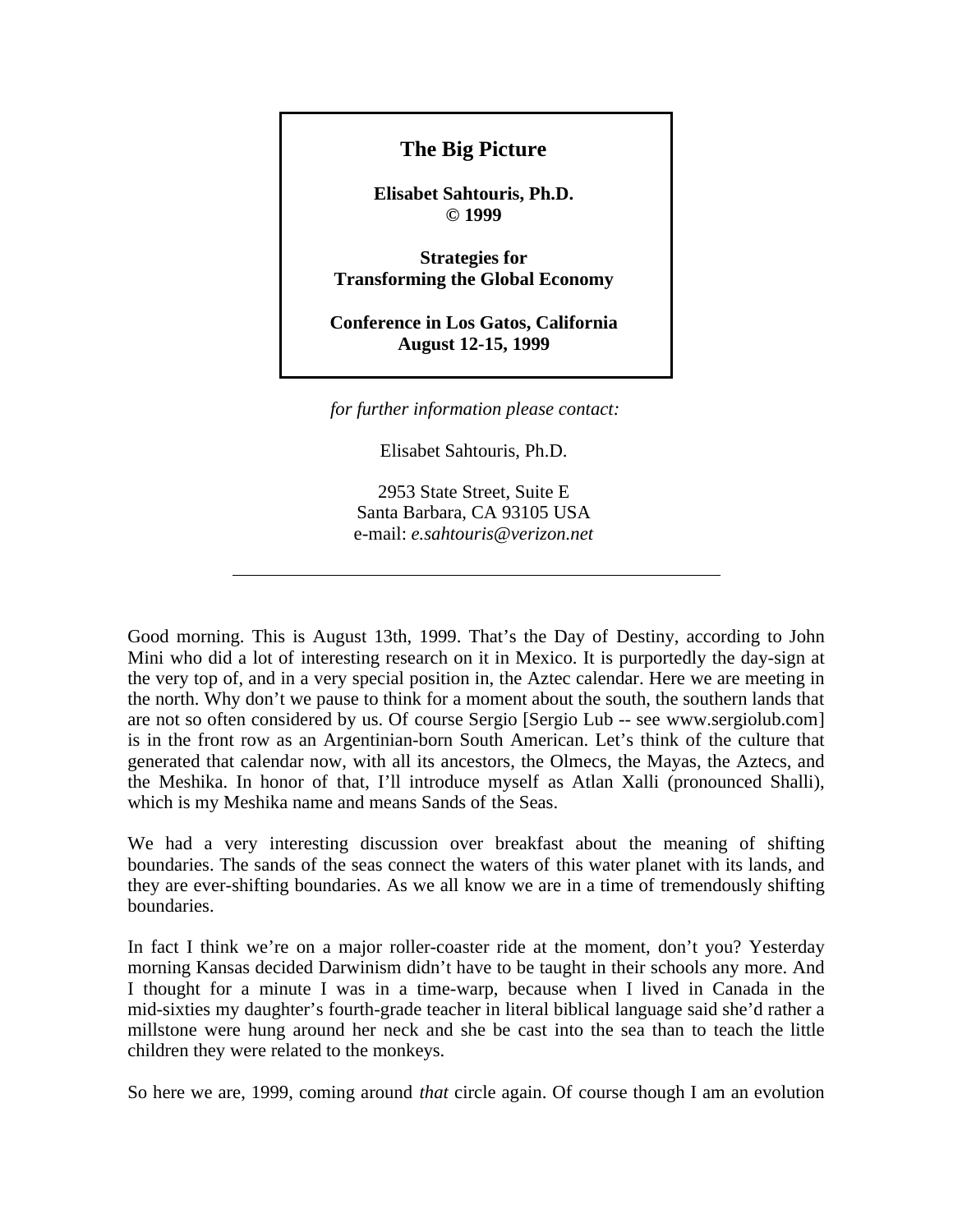biologist, I'm not a Darwinist and I'd actually *love* to go to Kansas and talk to them about creationism. I think I can call myself a creationist. How about it? Aren't we co-creationists? Aren't we creating this world as we go? So maybe the boundaries are also *dissolving* as they shift. Very interesting times we live in.

Last night we talked about economics, ecology, physics, spirituality -- I love all of that - because one of my big interests in life is worldviews. How do we come by them? I love giving workshops on cultural and personal worldviews in order to show people how we create our cultural realities *and* our personal realities. And that this is the first time in *history* when we can recognize that *our* cultural story, the official one -- in our case, the scientists get to write it -- the official story is *not* any longer taken as the ultimate and absolute truth.

Philosophers of science explained decades ago that science was *not* in the business of proving truths, that all *theories* were testable stories, and could *only* be tested for their *usefulness*, *not* for their truth. I thought that was *the* most profound sea-change in western culture for this century. Bigger than the bomb. Bigger than the Internet. That we *knew* that no one person and no one culture has a corner on the truth.

However we're still doing a lot of arguing in the world about who's right and who's wrong, aren't we? But we *understand* now that this *is* a creative, living universe. Not an accidental universe. Not a mechanical universe. In April at the Science and Consciousness Conference in Albuquerque, *all* the speakers had western Ph.D's. We were all properly "credentialed" scientists. And *everyone* agreed that consciousness precedes the material universe, rather than that consciousness is a *product* of material evolution.

That's an *enormous* cultural change in story. No longer are we caught helplessly in a running-down-through-entropy universe that has no meaning, that gave rise to Dadaism and Existentialism and other depressing philosophies. At least the Dadaists laughed. I used to hang on my mirror the motto, "*Life is too important to be taken so seriously.*" I think it's a good motto.

It's a very serious situation we're in, but we'd better have fun living it because otherwise we're going to be very miserable as this roller-coaster ride continues. *Huge* changes everywhere in the world.

As we recognize the universe to be conscious, intelligent, alive, and all of us co-creators, what is our role? Are we not the creative edge of God? We *are* the universe inventing itself. And that intelligent Cosmos, or God -- whatever you call it; doesn't matter which word you use as long as we agreed that it's alive, intelligent, conscious, and creative -- that is looking through *your* eyes, working through *your* hands, walking on *your* feet. *Isn't that exciting?* How *does* the universe get to know itself? Through all of us and what we're doing.

Norie said last night [Norie Huddle, see www.bestgame.org] , we can change the rules of the game -- we can play a new game. I've often asked groups, 'How many of you know how to play Monopoly? Would you raise your hands? Ok, when's the last time you played it?' It's the trick question, right? But in many audiences they'll respond, eight, ten, sixteen, maybe occasionally someone will say, 'I played it five years ago.' And I say, 'Wrong, we're all playing it. That is the world game, isn't it? We're playing Monopoly.'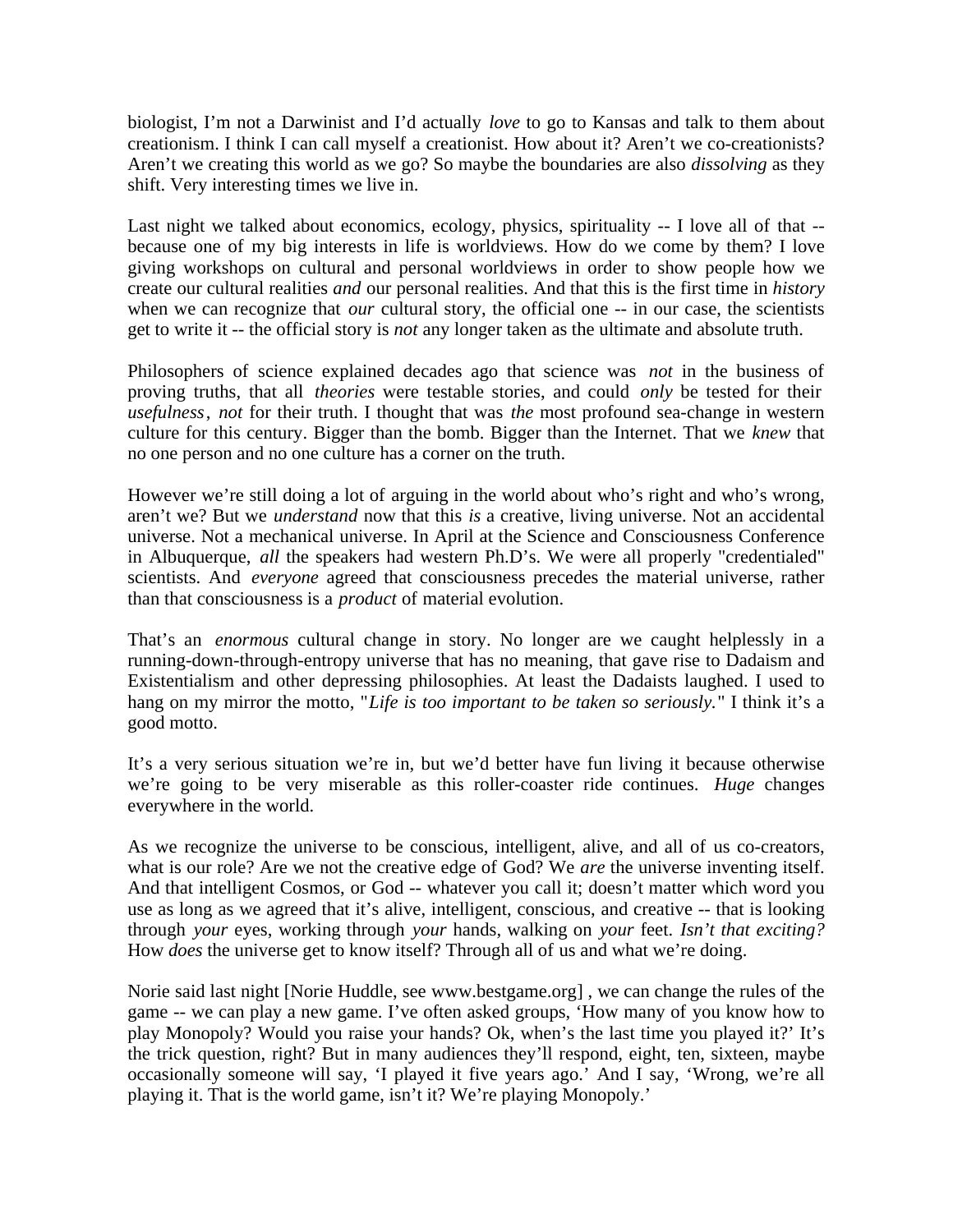We're playing the game of concentrating wealth. And what happens at the end of the Monopoly game? You either re-distribute the wealth and start over or you play a different game. That's the choice. We can play a different game if we want.

We have people here representing all kinds of ideas on how to change the money game. How come our government gave away it's constitutional right to *create* money? The government never should have been in debt, should it? There shouldn't be a national debt. The government, constitutionally, could create money as needed. I believe it was in 1913 - where's Tom Greco?, he would know all this -- there you are -- was it 1913 when we gave that right away?[**1**] and started the Federal Reserve Bank which most Americans still think is part of the government. Just ask them to look for it in the blue pages. It's not there.'

*Somebody* changes the rules of the game all the time. We live in a *dynamic* universe. Not a static one. Life is not static, it's dynamic. And this is the first time in history when *anybody* can play in the big world game. It is the Internet that is largely responsible for the ability of a twelve-year-old, who gets upset about child labor in India or somewhere, to start a whole Save-the-Children organization, or whatever. Marianne Williamson can tell us all to meditate on a certain day and if it comes through in your e-mail there's a fair chance you'll pay attention to that. So we can do *group mind* around the world because we have the Internet.

The Internet is a very interesting phenomenon. It behaves a lot like a living system. As an Evolution Biologist, I spent years honing my list of the basic principles of living systems, abstracting them from nature. Trying to see, **By what principles does a cell self-organize and self-maintain?** These principles should be the same for a body, for an ecosystem, for a family, for a corporation, for a world economy -- one set of consistent principles for all.

I created a list of fifteen operating principles found in all healthy living systems and a few weeks ago I sat down with a corporate consultant to show it to him. I said, 'Let's look at the Internet in these terms, though they come from biology.' We went down the list one-by-one and saw that the Internet demonstrates every one of them.

The Internet *is* self-organizing as a living system, for better or for worse. We may not like everything that's happening on it, but it came out of a free, chaotic situation and it *is* operating by the principles of living systems.

What's happening today is that the Internet is dragging the corporate world into itself. Corporations tend not to function by the operating principles of living systems, so perhaps this shows the power of life over non-life. Corporations simply can no longer ignore the Internet -- in fact they are scrabbling to play on it.

The big corporations in the world are the only major human institutions that are still functioning -- still functioning for their expressed purposes. As VISA founder Dee Hock has pointed out, our educational institutions don't educate, our justice system doesn't dispense justice, our health care system isn't delivering us health, etc., etc. But big business is still making money. And it's doing it in spades. *Huge* amounts. Huge, huge discrepancies now between rich and the poor. It seems obvious that they're the entities with the power -- they're telling our government what to do. Perhaps they are the only institutions with the power to make needed changes in time. So I decided to devote most of my energies to trying to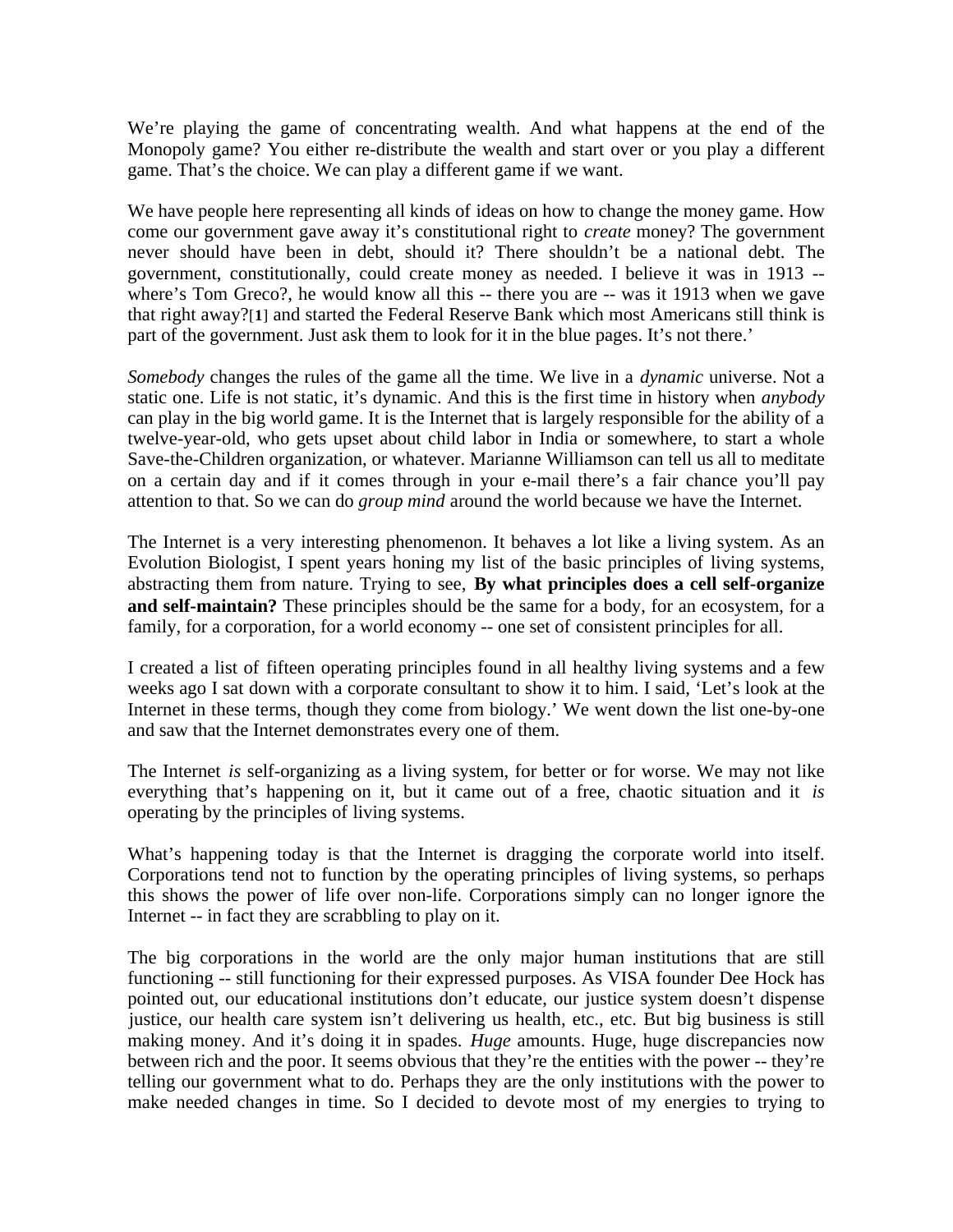consult in the big corporate world.

I had the opportunity a couple of month's ago to address the fifty brightest up-and-coming managers of the Siemens Corporation at Stanford University. They were there for a two-week training and are going around the world having these trainings (M.I.T. and Stanford were their locations in the United States). As it happened, they were very open and receptive to hearing about principles of living systems. I showed them the basic patterns of evolution. For example, how things always move from unity to diversity, which sets up conflicts, and then eventually there are negotiations leading to co-operation that brings unity at a new, higher level.

I call this Fractal Biology. Ancient bacteria, as I've told you in past years, organized the first multi-creatured cells as cooperatives. These cells are called nucleated cells and are the only kind of cell to exist on this planet other than bacterial cells. They are the kind of cells that you and I are made of. Those multi-creatured cells went on to form multi-celled creatures such as us, and *now* we're forming a new multi-creatured cell with the boundaries of the planet as we globalize. Fractal biology at work!

We may not like globalization the *way* it's happening, but I do think globalization is inevitable. We can co-operate globally, as we've shown with our Postal Systems, with our Air Traffic Control, with communications including our Internet, etc., etc. -- we *are* capable of global co-operation.

Now, consider that *all* living entities are embedded in other living systems. That's why I looked for the same principles in cells, bodies, ecosystems, companies, corporate bodies, worlds, etc. That embeddedness means that *every* level of an embedded system must be healthy for the whole system to be healthy.

I'm all for the localization that the opponents of globalization are talking about. But I don't do their either-or, because I know that my cells have to look out for their interest as much as my organs do, as much as my whole body does. When you have self-interest expressed at *every* level of embedded systems, that's when the negotiations must take place. That's when the co-operation starts to happen in a healthy system..

So there is a lot to talk about in the corporate world to teach them the principles of living systems.

Here's another interesting story. Remember when downsizing began in the corporate world some years ago? When all these people were fired I wondered what would happen? -- would our country be in serious disarray; would there be a revolution?

What actually happened was that many fired middle-managers went home to their PCs and founded their own businesses on the Web. Survival instinct is strong in living beings. They began businesses that met real needs. That was the only way a little person could create a successful business. To find *some* niche where some need wasn't being met and to meet it. To fill it or to do it better than someone else was doing it.

Many of these new little companies out-stripped the abilities of *their corporations* to meet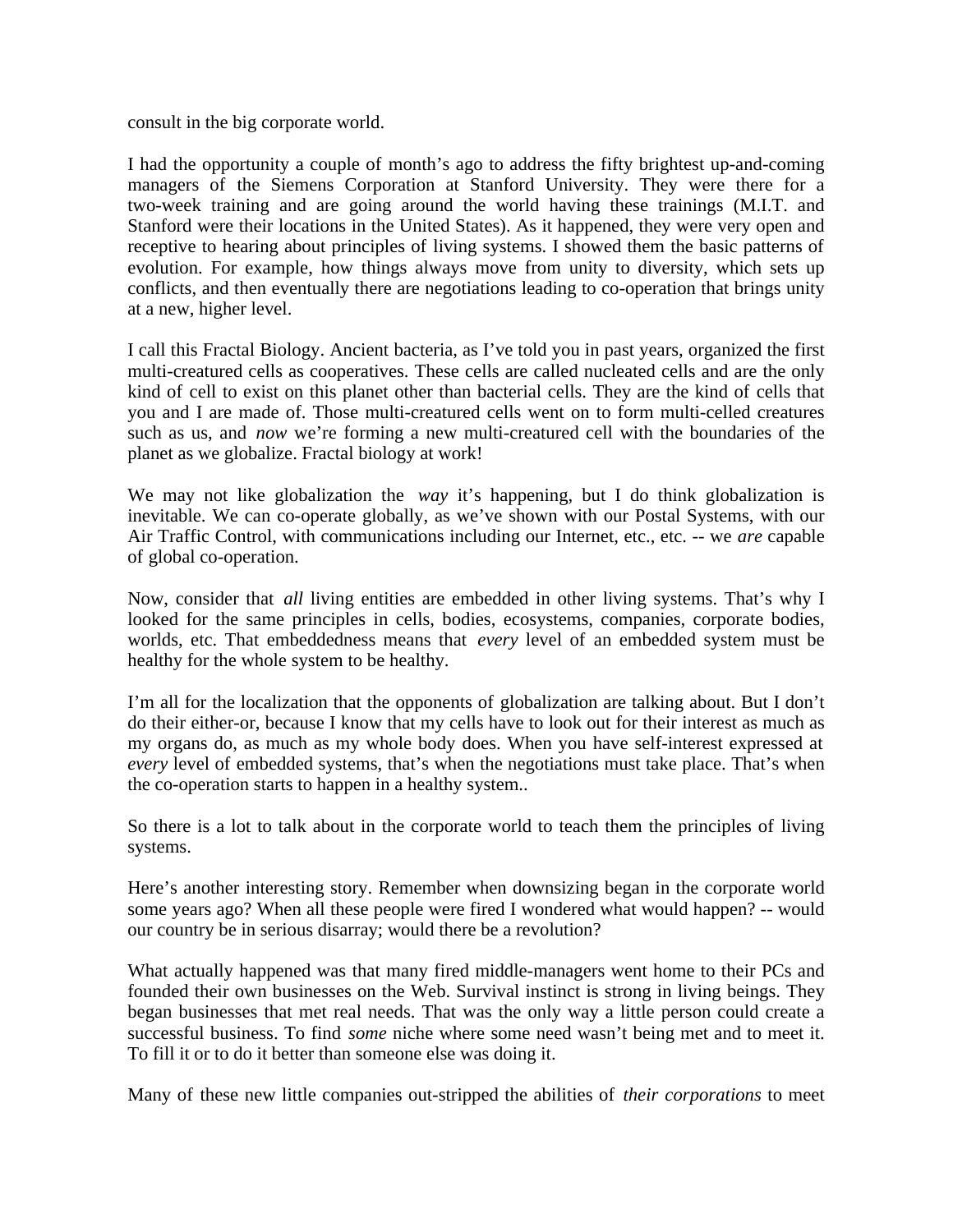these needs. The book by Thomas Petzinger called *The New Pioneers* describes this process. See what happens? The corporation creates chaos and out of the chaos comes life. That's what we're *discovering* here.

Petzinger has been a Wall Street columnist for quite a while. Kim Cranston, who has been heading the Social Ventures Network pointed out to me a Februaury 26th, 1999 *Wall Street Journal* article (front page of the B section) by Petzinger titled "A New Model for the Nature of Business: It's Alive!" I said, *Whoa!* -- this is exciting. The business world is starting to talk about *life*!

Over the past years I've been doing some consulting with a company in Brazil. It completely re-organized it's whole decision-making structure and added in two bottomlines in addition to profits. Those two bottomlines were community and environment, basically -- the people community and the natural community. I don't really like the word, "environment," because it's an us-them word, or an "us-it" concept. Here are we and here's the environment. The environment is nothing but all our relations, as the Lakota and other native peoples would say. We are a family. And that's the rest of the family.

So in this company's new triple bottom line, instead of only worrying about the interest of the *share*holders, we included all *stake*holders. Do you all know those two distinctions in business? The stakeholders are *everyone* who has some kind of a stake in this business, whether they are the people supplying the resources, or the people buying the goods, or the ones making, selling, distributing. It's a *network*. "Stakeholders" is a very broad concept of a business community.

It is important for businesses to talk more about accountability to *stakeholders*. We can argue that they should include the natural species in the ecosystem in which the company exists and all its human *stakeholders* exist -- so ultimately the concept of stakeholders will end up being the whole *planet* because of how very interwoven these systems are.

So that's what I see as the wonderfully encouraging new trend. It's not only Petzinger. There was another article last year called "The Cathedral and the Bazaar" [**2**], which came out of Silicon Valley. The author, Eric Raymond, talked about the cathedral as the top-down management structure, the *engineered* corporation, and the bazaar is where everybody negotiates. Again the Internet model.

The Internet is opening up, as Victor [Victor Grey -- www.openheart.com] knows, through Linux, which is becoming more popular and more usable, and other operating systems alternatives to Microsoft. So the monopolies of Microsoft and Apple are not going to hold for very much longer.

My new friend Clive Smith has designed NewDeal software[**3**], which bring old 286/386/486 computers up-to-snuff so you can publish, do brochures, get on the Internet, and what-all else with old "throw-away" computers. That can bring millions more people who have been disenfranchised onto the Web. People often argue that the Internet is still an exclusive club, an elitist club. It will not hold that way. It's getting into schools and into libraries and community centers. The public does have increasing access. Many third world countries will go into the computer age bypassing much of the heavy industrial age.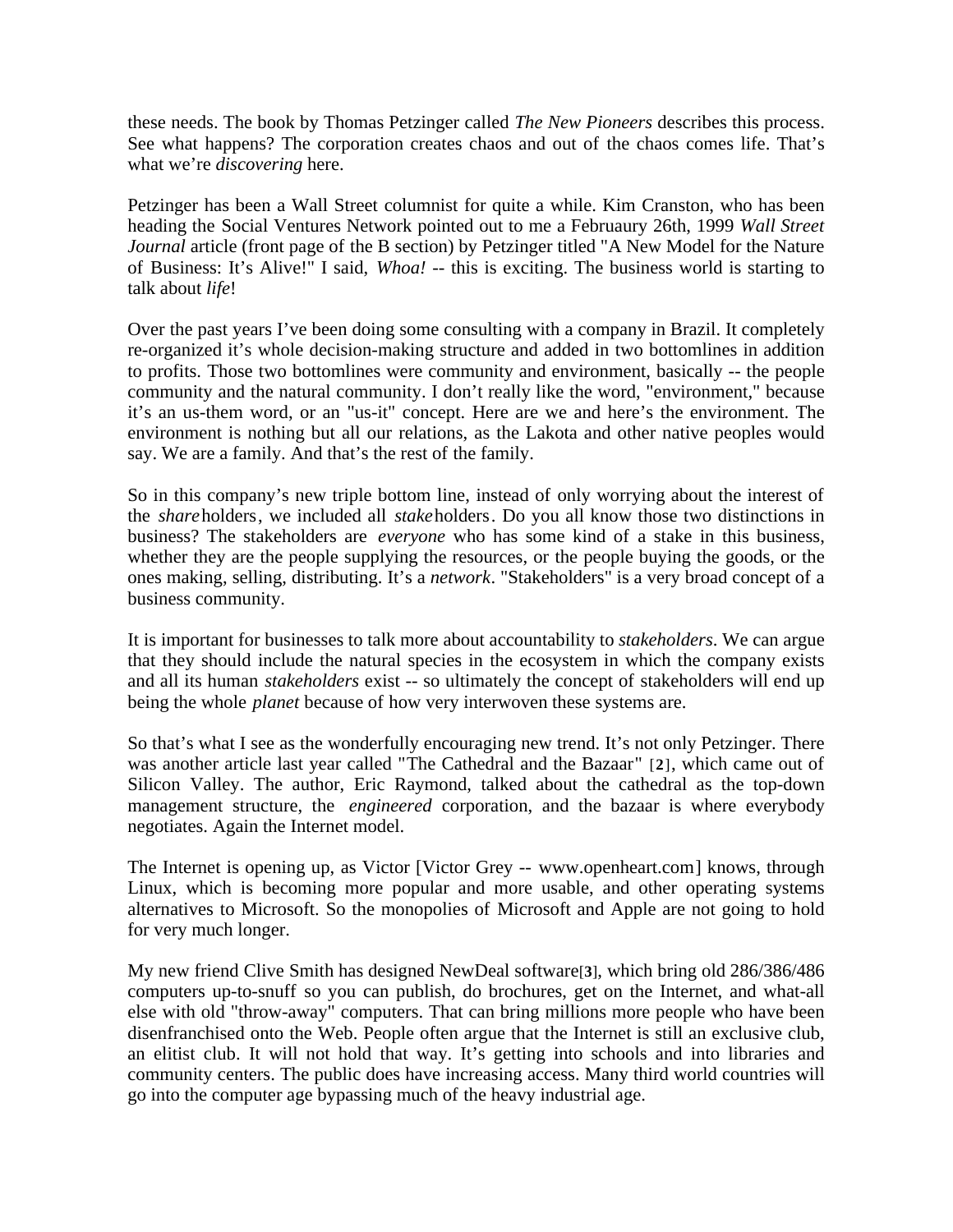So I do think it's a very important phenomenon and one of the things I most love about it is that I can now talk to the "*total techies*" as i call them. These are the kids who grew up in front of a computer screen. Who are only interested in technology. And I can say, 'Hey, guess what? The principles by which *you* operate are the principles that exist in nature!'

Janine Benyus, author of a wonderful book called *Biomimicry* , pointed out that humans assigned one group of people called biologists to study how *other* species make a living, while a totally separate group of people called economists were to figure out how *humans* make a living. *Now* we have the opportunity to look at economics in terms of biology -- to look at the experience of four-and-half billion *years* of self-organization, to see how young species are acquisitive and territorial and grabby, and mature species co-operate, as in a rainforest. Where is the leadership? Distributed leadership. Everything shared and recycled. What a great economic model!

Last year a group of Episcopalian Priests asked me to talk about "The New Leadership." I told them, 'I can teach you the principles of living systems. I can show you what happens in nature, in your own body.' For example, we say the brain is "in charge" of the body (that's just our western way of thinking -- the ancient Greeks thought the mind was in the heart). But the brain or heart are *not* in charge. Rather the body demonstrates distributed leadership all over the body, while the nervous system simply coordinates it all in some ways. Everything in your body knows what to do. Isn't it interesting?

If we had more time I would talk about consciousness. Because I know that my body wouldn't function if my cells couldn't talk to each other through something other than chemistry and electricity. I know that all my cells are in dialogue, all my molecules are in dialogue, all of nature is in dialogue.

Every indigenous culture I've ever *learned* from has known about The Great Conversation. First time I went into the Amazon with an Indian, I said (in my naivete), "Can you teach me how to talk to the animals and the trees?" And he said, "Oh, shut up Elisabet and *listen*. They have *always* been talking to each other. Your job isn't to *initiate* the conversation. Your job is to hear it."

So here we are. We need to hear The Big Conversation. We need to listen to our selves. We need to keep a *very strong center* knowing that we are spirit having a human experience, as is often said nowadays. Because otherwise this roller-coaster ride is going to be too much. And I think a lot of people *will* leave the planet, because it is just too much for them to go through such a *huge* re-organization.

It's *BIG*, people. We are in the sixth great extinction on this planet -- the first one caused by *one* species. We humans are causing an extinction that is proceeding more rapidly than the last one, which knocked the *dinosaurs* out and was caused by the sudden impact of a huge meteor. It's quite incredible. This is a sea-change, an *unimaginably* big change.

Yet *every* time the Earth has gone through an extinction there's been a unbelievable burst of activity, of creativity. We are seeing that burst of creativity in the *middle* of the extinction this time, *not* after it's over. That's why we're all here. We're all here because we know that this game can be changed. Paul Ray has developed a whole new wonderful cultural story